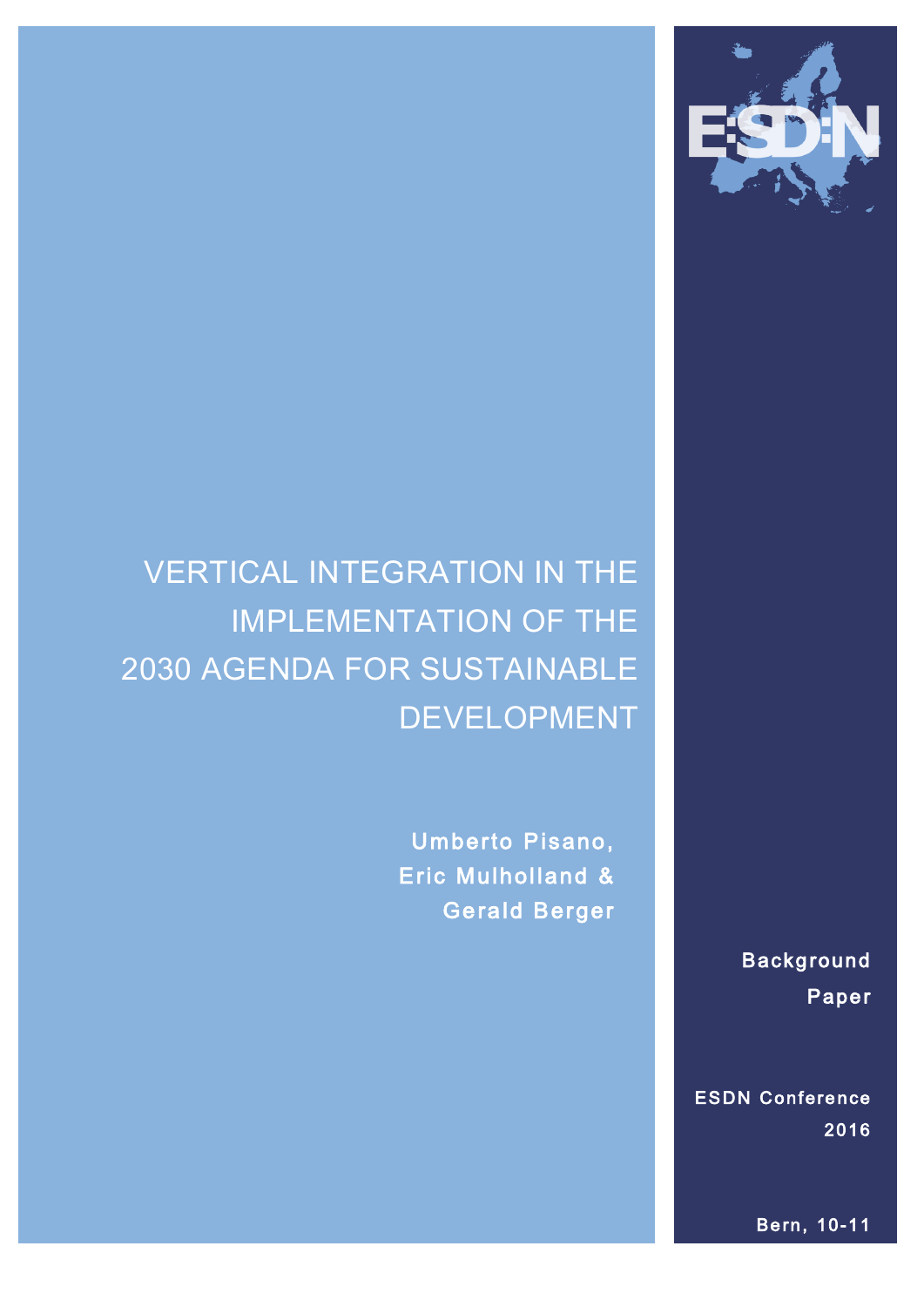#### AUTHORS: UMBERTO PISANO, ERIC MULHOLLAND & GERALD BERGER, ESDN OFFICE

CONTACT: ESDN OFFICE Institute for Managing Sustainability Vienna University of Economics and Business Welthandelsplatz 1, A-1020 Vienna, Austria esdn-office@sd-network.eu +43-1-31336-4807

### © 2016 EUROPEAN SUSTAINABLE DEVELOPMENT NETWORK (ESDN)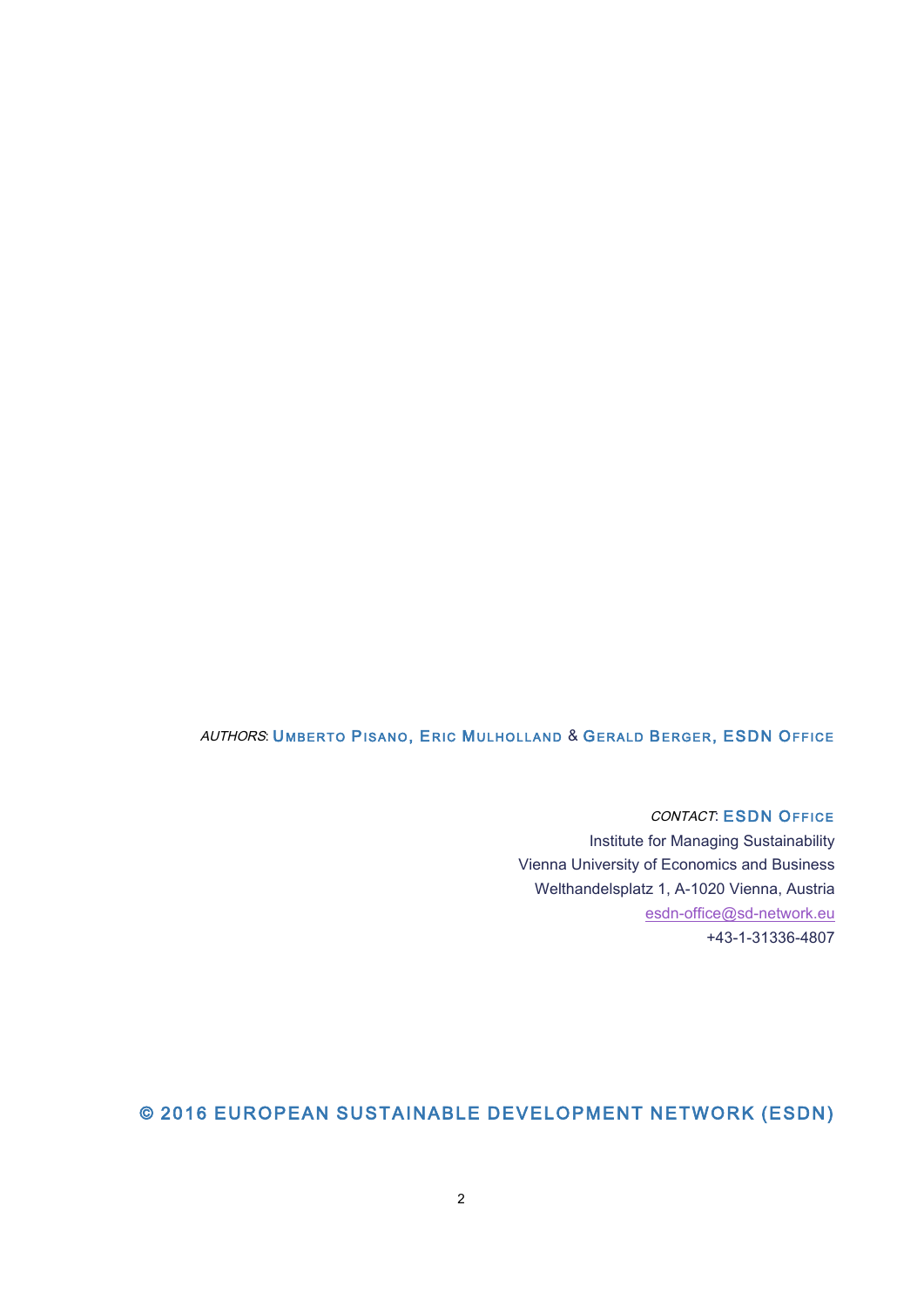## Table of Contents

| The European SD Week (ESDW): SD activities linked to the SDGs 10                                                   |  |
|--------------------------------------------------------------------------------------------------------------------|--|
| Regional and local activities in the context of the 2030 Agenda and SDGs 11                                        |  |
|                                                                                                                    |  |
|                                                                                                                    |  |
|                                                                                                                    |  |
|                                                                                                                    |  |
|                                                                                                                    |  |
|                                                                                                                    |  |
|                                                                                                                    |  |
| (8) REGIONAL HUBS FOR SD STRATEGIES IN GERMANY: FOSTERING VERTICAL INTEGRATION AND A MULTI-STAKEHOLDER APPROACH 15 |  |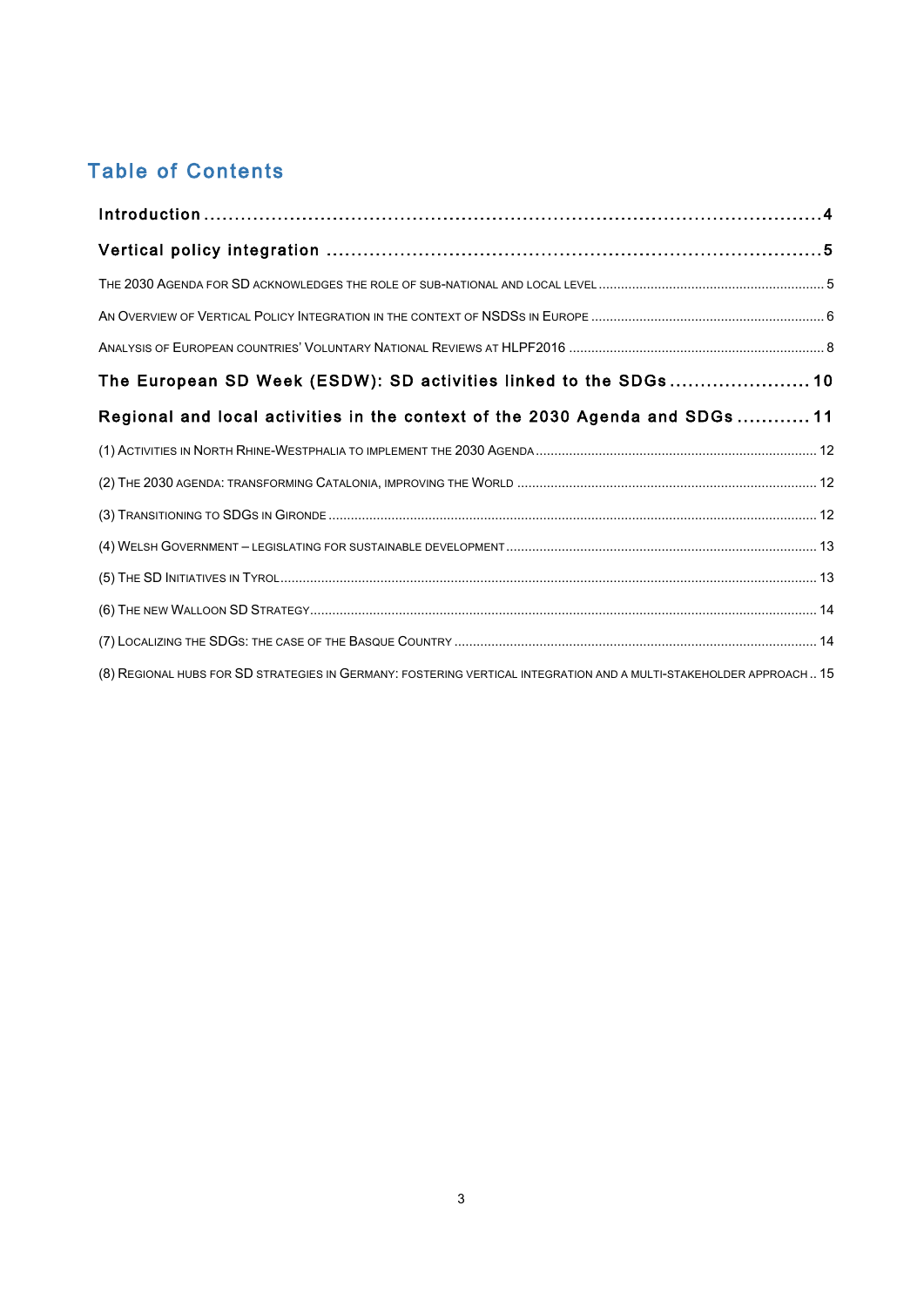### Introduction

This Conference Background Paper provides input for the ESDN Conference 2016, entitled "Vertical integration in the implementation of the 2030 Agenda for Sustainable Development: Addressing the role of the sub-national and local levels", which takes place in Bern, Switzerland on 10-11 November 2016, in cooperation with the Federal Office for Spatial Development (ARE). The conference will be a 1.5 day event, bringing together policy-makers and experts from different stakeholder groups from all over Europe. The conference will provide an excellent chance to take stock of the current 2030 Agenda/SDGs implementation experiences, in general, and in the different European countries, as well as to discuss the role of, and activities on, the sub-national and local levels in the 2030 Agenda/SDG implementation. The conference will comprise of five sessions:

- Session 1: Current status of 2030 Agenda and SDGs activities at the UN;
- Session 2: National activities for implementing the 2030 Agenda and SDGs update, future plans and vertical integration efforts;
- Session 3: Role and activities of the sub-national levels in the 2030 Agenda and SDGs implementation:
- Session 4: Vertical integration and cooperation between different political levels;
- Session 5: Recommendations for fostering vertical integration in the 2030 Agenda/SDGs implementation in different contexts.

In the context of the discussions on the implementation of the 2030 Agenda for Sustainable Development (SD) and its 17 Sustainable Development Goals (SDGs), this ESDN Conference Background Paper provides an outlook on the vertical integration mechanisms that are currently present in European countries and supporting SD policymaking within National Sustainable Development Strategies (NSDSs). The Background Paper also offers an analysis and comparison of vertical integration mechanisms included in the High Level Political Forum reports written by the seven European countries (Estonia, Finland, France, Germany, Montenegro, Norway and Switzerland) that took part in the Voluntary National Reviews (VNRs) at the UN 2016 HLPF. These reports were analysed, in order to structure the most relevant content from the VNRs. The Background Paper will show some of the work done by the ESDNsupported project known as the European Sustainable Development Week (ESDW) as a platform for local initiatives for SD that have already been linked to the SDGs. Finally, the Background Paper will provide short information on the inputs that will be presented at the ESDN Conference 2016 during the interactive work of Session 3 with the intention to provide a general background of regional and local activities in the context of the 2030 Agenda and SDGs.

A full documentation of the keynotes, discussions and group work at the conference will be published in a report shortly after the event.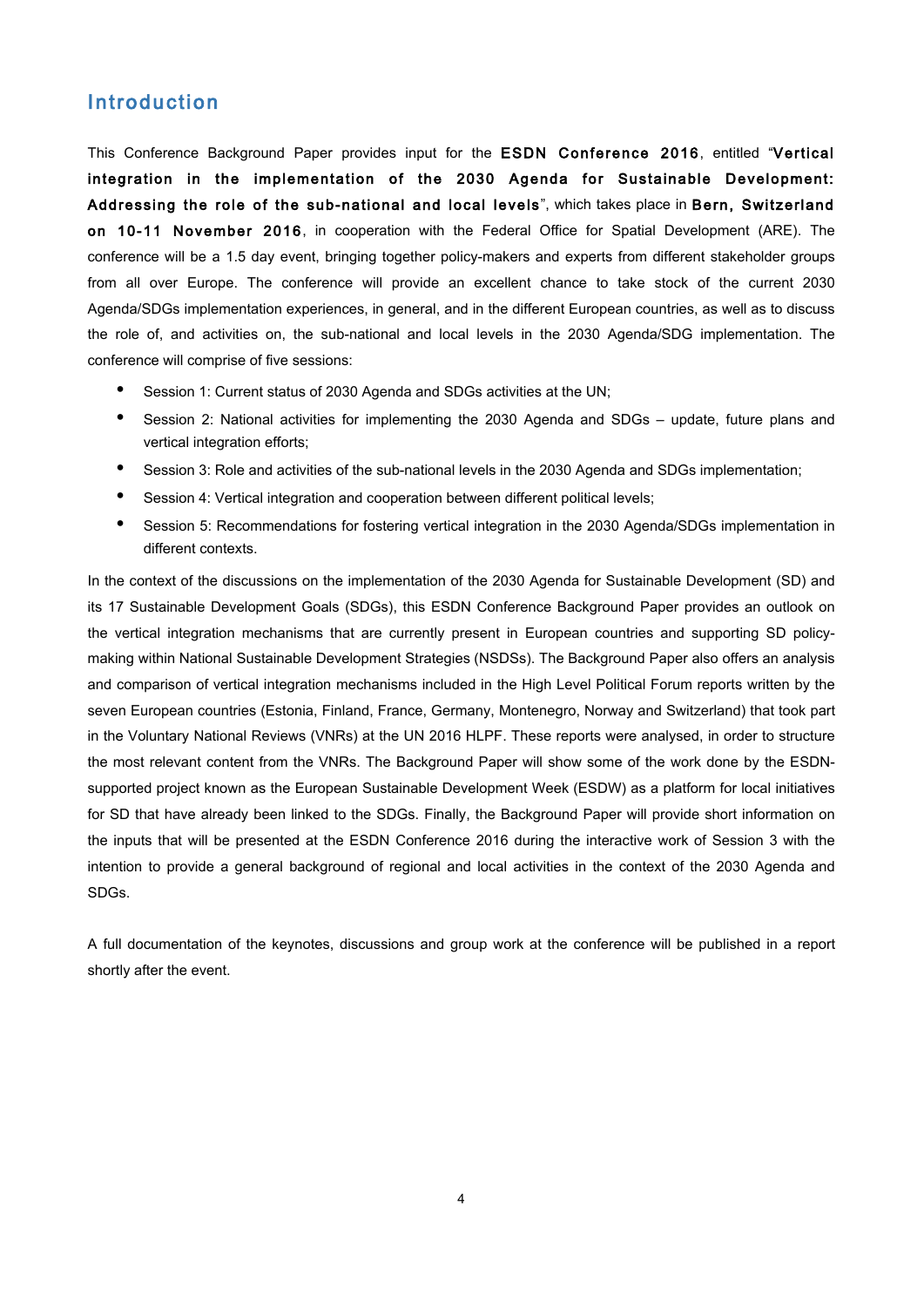### Vertical policy integration

For vertical policy integration mechanisms, we describe the way countries deal with the challenges of coordinating and integrating SD strategies and policies across different levels of governance, from the European level, to the national and regional level, down to the local level. The chapter firstly looks into two crucial documents in relation to the 2030 Agenda for Sustainable Development, namely: the Declaration itself, and the President's Summary of the High-Level Political Forum 2016. The chapter then provides an overview of the National Sustainable Development Strategies (NSDSs) processes in European countries and how they address vertical policy integration. Finally, the chapter offers an outlook on the mechanisms of vertical integration included in the reports by the seven European countries that took part in the Voluntary National Reviews (VNRs) at the UN 2016 HLPF, namely: Estonia, Finland, France, Germany, Montenegro, Norway and Switzerland.

#### THE 2030 AGENDA FOR SD ACKNOWLEDGES THE ROLE OF SUB-NATIONAL AND LOCAL LEVEL

The 2030 Agenda for SD makes several references to the importance that the subnational and local level will play in reaching the Sustainable Development Goals (SDGs). We list below the paragraphs in the 2030 Agenda for SD, "Transforming our World", with highlights that are particularly important for the ESDN Conference 2016:

34. We recognize that sustainable urban development and management are crucial to the quality of life of our people. We will work with local authorities and communities to renew and plan our cities and human settlements so as to foster community cohesion and personal security and to stimulate innovation and employment. We will reduce the negative impacts of urban activities and of chemicals which are hazardous for human health and the environment, including through the environmentally sound management and safe use of chemicals, the reduction and recycling of waste and more efficient use of water and energy. And we will work to minimize the impact of cities on the global climate system. We will also take account of population trends and projections in our national, rural and urban development strategies and policies.

45. We acknowledge also the essential role of national parliaments through their enactment of legislation and adoption of budgets and their role in ensuring accountability for the effective implementation of our commitments. Governments and public institutions will also work closely on implementation with regional and local authorities, sub-regional institutions, international institutions, academia, philanthropic organisations, volunteer groups and others.

47. Our Governments have the primary responsibility for follow-up and review, at the national, regional and global levels, in relation to the progress made in implementing the Goals and targets over the coming fifteen years. To support accountability to our citizens, we will provide for systematic follow-up and review at the various levels, as set out in this Agenda and the Addis Ababa Action Agenda. The High Level Political Forum under the auspices of the General Assembly and the Economic and Social Council will have the central role in overseeing follow-up and review at the global level.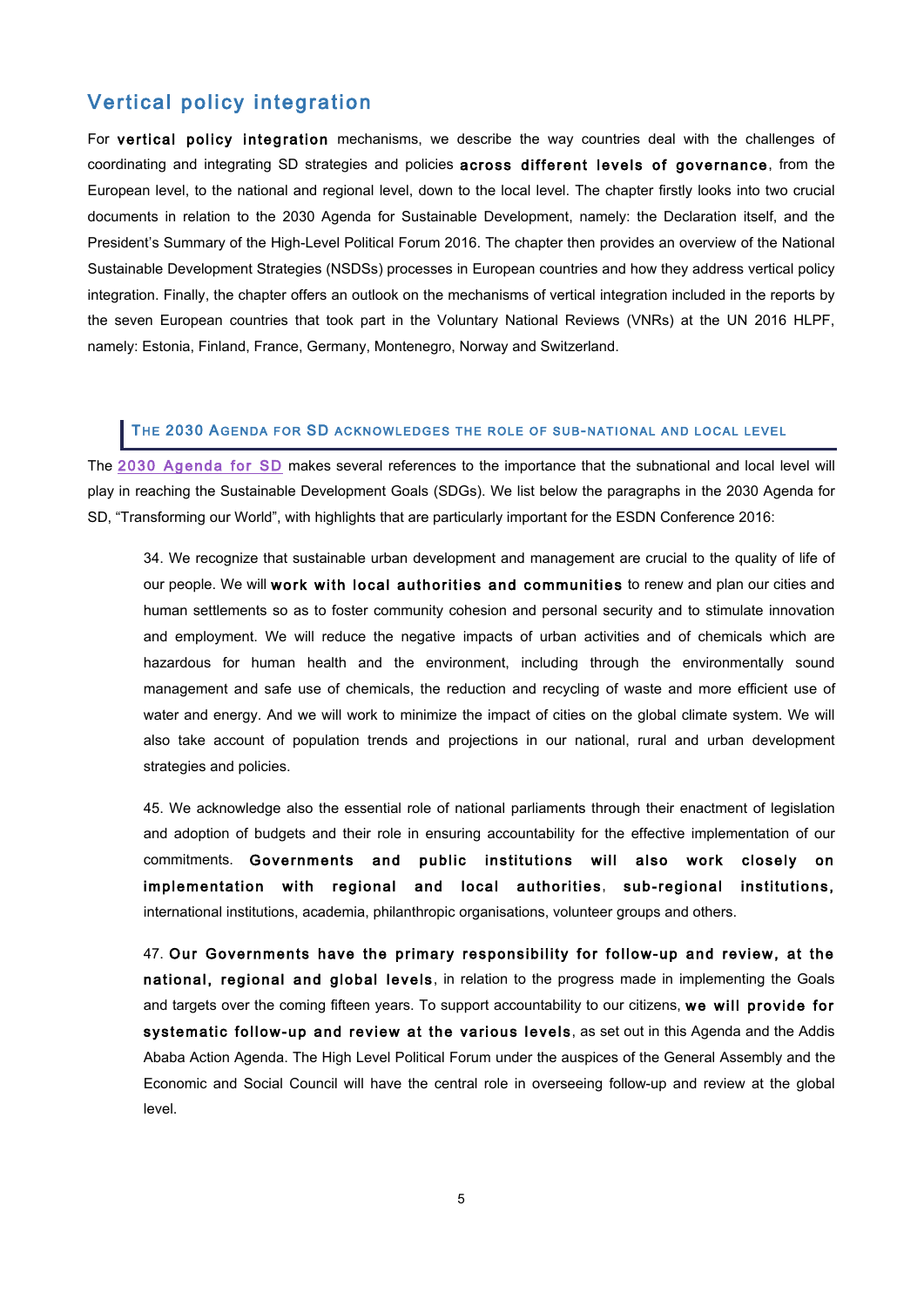52. "We the Peoples" are the celebrated opening words of the UN Charter. It is "We the Peoples" who are embarking today on the road to 2030. Our journey will involve Governments as well as Parliaments, the UN system and other international institutions, local authorities, indigenous peoples, civil society, business and the private sector, the scientific and academic community – and all people. Millions have already engaged with, and will own, this Agenda. It is an Agenda of the people, by the people, and for the people – and this, we believe, will ensure its success.

79. We also encourage member states to conduct regular and inclusive reviews of progress at the national and sub-national levels which are country-led and countrydriven. Such reviews should draw on contributions from indigenous peoples, civil society, the private sector and other stakeholders, in line with national circumstances, policies and priorities. National parliaments as well as other institutions can also support these processes.

The President's Summary of the HLPF 2016 also mentions several times that the subnational and local level will play a crucial role in a country's ability to reach the Sustainable Development Goals (SDGs):

Awareness of the 2030 Agenda at the global level needs to be translated into action at the national level. Creating ownership of the SDGs and their interlinkages will require building on national and local contexts, values and cultures, avoiding the use of blueprints. SDGs will have to be taken to the grass-root level, with special focus on vulnerable groups.

Local and sub-national level governments will be critical to the success of the SDGs. They are at the forefront of implementation, and have a leading role to play in securing the safety, wellbeing and livelihoods of communities, including by providing basic services. They are also at the forefront for action in support of poor and vulnerable segments of the population. Local and sub-national governments are developing roadmaps and guiding principles for multi-level coordination and monitoring and SDGs at the local level. Multi-stakeholder partnerships engage diverse actors to create local ownership and mobilize stakeholders to contribute to the SDGs. Many cities engage citizens in planning and decision-making processes (for example, citizens' committees on air quality) and in local sustainability initiatives. In some countries, local authorities voluntarily monitor and report on sustainable development matters. Citizen involvement in the implementation of the SDGs at the local level should be promoted.

#### AN OVERVIEW OF VERTICAL POLICY INTEGRATION IN THE CONTEXT OF NSDSS IN EUROPE

This section provides an analysis and comparison of the information contained in the ESDN Country Profile section of the ESDN website with regards to vertical policy integration in connection to NSDSs. i.e. those mechanisms that deal with the challenge of coordinating and integrating SD strategies and policies across different levels of governance, from the European down to the local level. This is particularly important in the case of NSDSs, which are, in most countries, policy strategies that are only binding for the national government.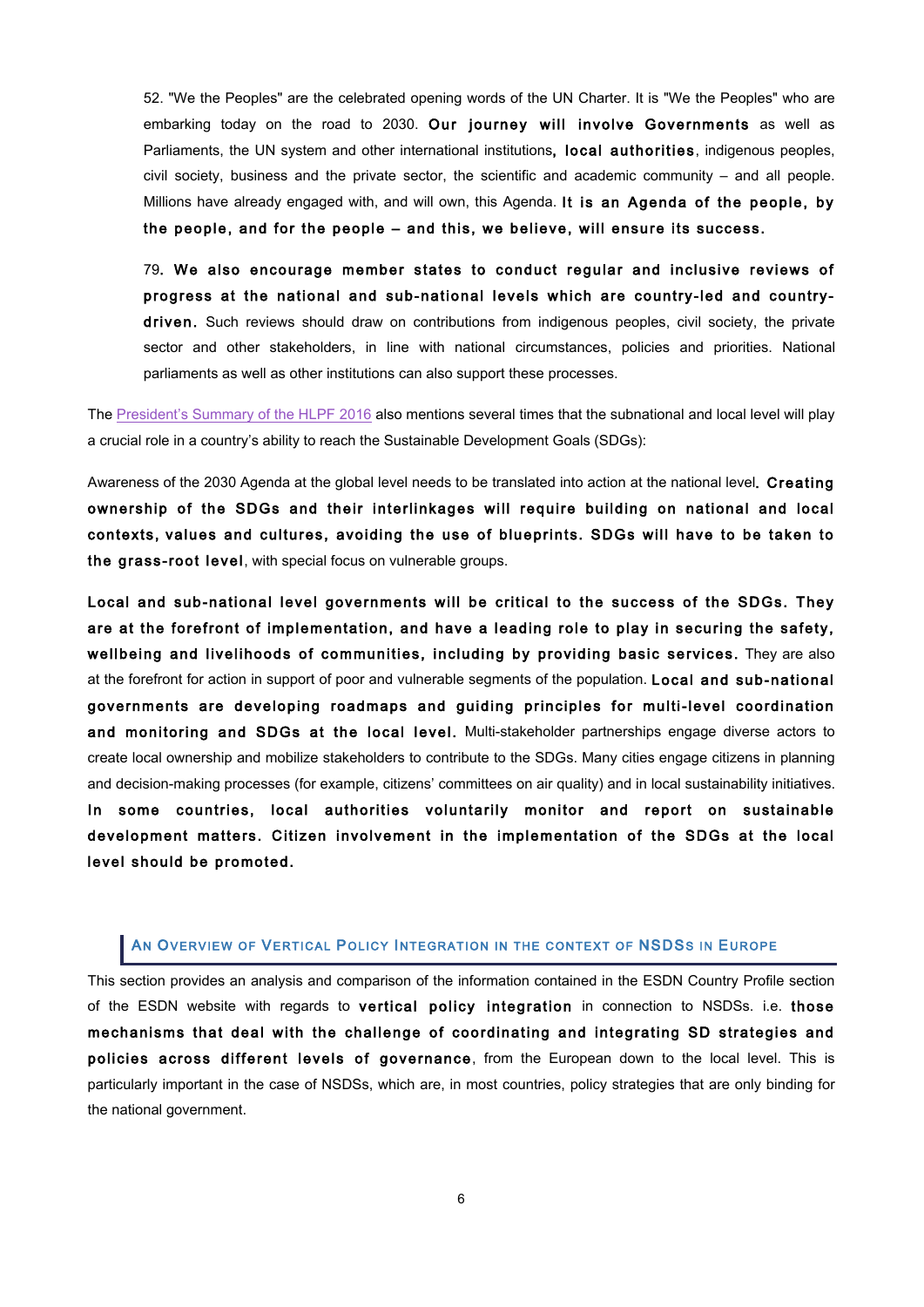In general, NSDSs analyses show three main mechanisms for vertical policy integration that the majority of European countries used, especially during the preparation and revision of national SD strategies:

- 1. Consultation activities;
- 2. Mechanisms to increase cooperation and coordination; and,
- 3. Processes for raising awareness.

Consultation activities are generally employed as elements of vertical policy integration in the form of workshops or seminars (e.g. Finland, Greece), roundtables discussions (e.g. Austria), meetings (e.g. Germany), dialogues (e.g. Denmark), forums (e.g. Estonia) and online activities (e.g. Hungary). In these consultation activities, the sub-national level is usually given advice on how to implement certain parts of the NSDS or asked to provide information for the national level on regional processes and/or data.

Several countries started diverse mechanisms to increase cooperation and coordination, both formally and informally, among the different levels of government and as a support for implementation. Through these mechanisms, a better coordination of activities and implementation mechanisms between the different levels of government is envisaged (e.g. Austria, Finland, Germany, Switzerland). A good example in this regard can be found in Italy, where the overall coordination of policies at the national and subnational levels is ensured through a system of "permanent conferences". On the one hand, a 'State-Regions Conference' allows regional governments to discuss issues related to the transfer of functions from the centre, while the 'State-Local Authorities Conference' discusses relations between state and metropolitan areas, municipalities and small communities. In addition, there is also a 'Unified Conference', which brings together the two conferences on issues pertaining to implementation of the 2001 reform of the Italian Constitution.

Several countries also established processes for raising awareness and for experience and information exchange (e.g. Hungary, Lithuania). This last mechanism is the weakest among the three in terms of coordination for actual implementation. The majority of countries use these processes, especially during the preparation or revision of national SD strategies. However, in several countries, some of these processes have been planned and applied on a regular basis. Several countries were also able to institutionalise some of these mechanisms through the formation of councils, commissions, and other bodies. For instance, in Switzerland, vertical integration mechanisms are relatively strong. Linkages between the federal, regional (cantons) and local levels of government are managed within the framework of the 'Sustainable Development Forum'. The Forum was set up in 2001 as an initiative of the Federal Office for Spatial Development. Forum events involve representatives from cantons and cities and takes place once a year. The Forum is dedicated to exchanging information on current SD projects and plans, starting up new SD projects, monitoring, and on promoting participation possibilities. The intensity of vertical cooperation among the various participants has increased on various issues (i.e. sustainable tourism), but also on methodical approaches (i.e. development of new indicators), resulting in the introduction of new instruments in cantons and cities (i.e. Sustainability Assessment). In other cases, vertical policy integration has been formalised within legal acts, such as in Croatia and Slovenia.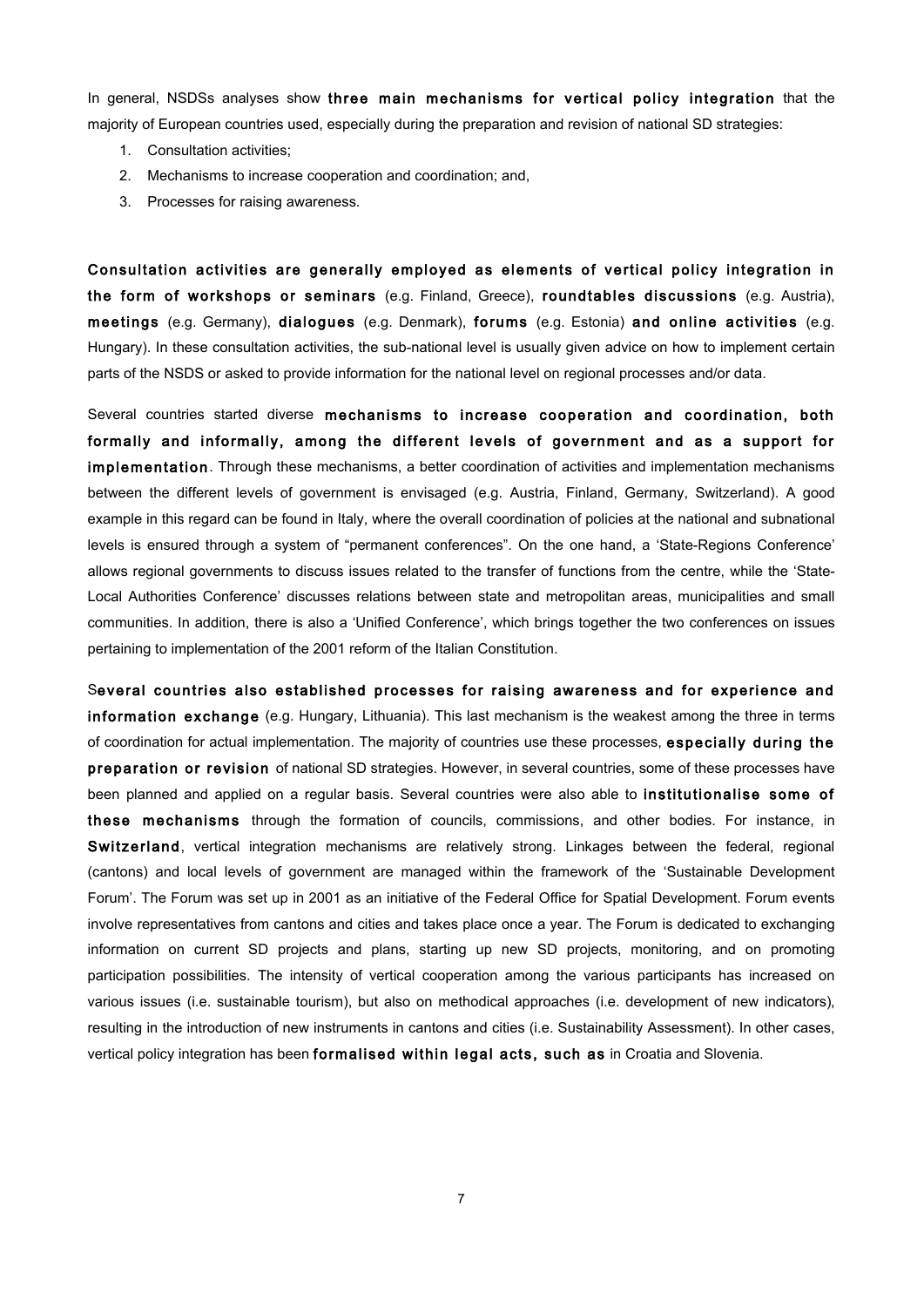#### ANALYSIS OF EUROPEAN COUNTRIES' VOLUNTARY NATIONAL REVIEWS AT HLPF2016

In the most recent **ESDN** Quarterly Report  $\text{no.42}^1$ , an analysis and a comparison of the reports by the seven European countries that took part in the Voluntary National Reviews (VNRs) at the UN 2016 HLPF, which consisted of Estonia, Finland, France, Germany, Montenegro, Norway and Switzerland was performed. This section outlines only those provisions that more directly relate to the issue of vertical integration.

#### Voluntary National Reviews (VNRs): rationale and involvement

In the maiority of countries, the report was mostly aimed at describing first steps and future plans towards the implementation of the 2030 Agenda that countries had started considering, were about to undertake, or were already employed. In Montenegro, for example, the VNR focused on the drafting of the National Strategy for Sustainable Development (NSSD) and its corresponding action plan, adopted in July 2016, almost in conjunction with the HLPF. Countries reported about the added value and about several beneficial effects that the exercises brought to them: i.e. serving as an interim report towards the realisation of the national implementation plan, as a preliminary gap analysis, or as a catalyst for the implementation of the 2030 Agenda contributing to greater political and public awareness about the SDGs and to greater coherence and ownership of the follow-up process. In several cases, the VNRs were seen as important exercises, because they promoted and supported a process of mutual learning and experience sharing.

#### Means of Implementation of 2030 Agenda and SDGs

l

In this section we analyse which initiatives have started, are about to start, or are planned to start with regard to the implementation of the 2030 Agenda for SD and the related SDGs within these seven countries. To do so, we set several categories that would help in understanding: from our ESDN Quarterly Report no.42 we hereby present only the following findings as they are relating the most with vertical integration.

- 1) What is the leading ministry/institution in the 2030 Agenda implementation? Who is in charge? Who is responsible?
- 2) Are there any other ministries involved? If yes, which ones and how? Does it happen through coordination mechanisms?
- 3) Is the sub-national level involved? If yes, which ones (i.e. regions, municipalities)? And how?
- 4) Are stakeholders involved? If yes, which ones ((i.e. CSOs, business, academia)? And how?

#### 1) Leading ministry/institution in the 2030 Agenda implementation

With respect to which institution is in charge, leads, or coordinates the national implementation of the 2030 Agenda, we see that there is no common way to approach this matter. However, we see that four out of seven countries have assigned the leading/coordinating role to a high political level, close to governments (Estonia, Finland, Germany, Switzerland): as an example, in Finland, the Prime Minister's Office coordinates the 2030 Agenda implementation as part of the secretarial duties of the Finnish National Commission on SD. Differently, France and Montenegro have established responsibility for the implementation of the 2030 Agenda and the SDGs in one ministry. In Norway, the approach seems rather different, because individual ministries are responsible for follow-up on the SDGs, and they should coordinate amongst themselves.

<sup>&</sup>lt;sup>1</sup> Pisano, U., E. Mulholland & G. Berger (2016) Implementation of the 2030 Agenda for SD and the SDGs in Europe: Stock-taking to share experiences and support peer learning, ESDN Quarterly Report 42, October 2016, ESDN Office, Vienna.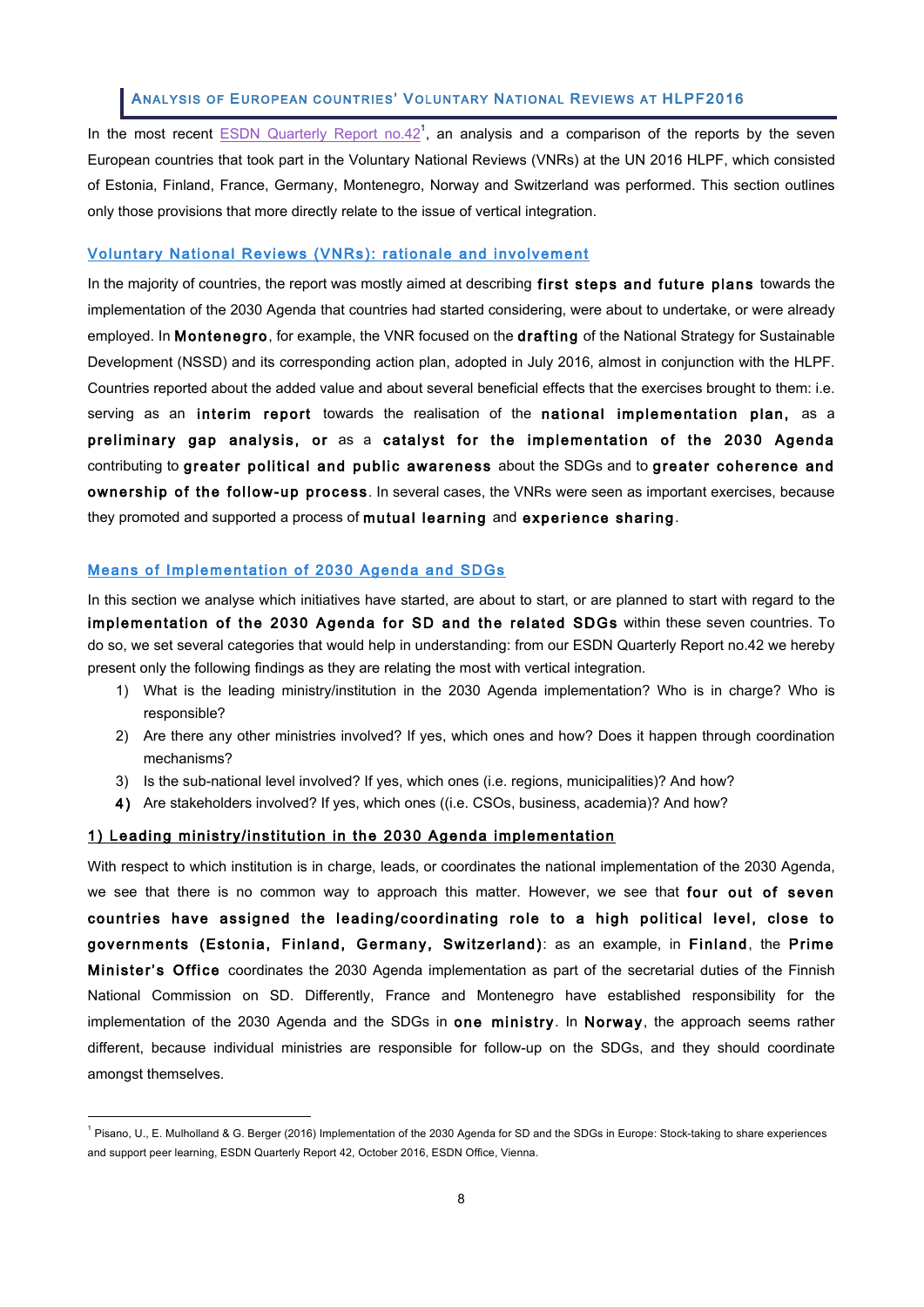#### 2) Involvement of other ministries in the 2030 Agenda implementation

Apart from France, for which we were not able to meaningfully understand which ministries were involved in implementing the 2030 Agenda and how they were involved in implementing it, the remaining six countries touch upon this matter in their reports. The picture is different in each instance, but we can report at least one very indicative similarity: four countries, Estonia, Finland, Germany and Switzerland, have established a type of coordination mechanism at the inter-ministerial level. In Switzerland, for example, the implementation of the NSDS is coordinated by the Interdepartmental Sustainable Development Committee (ISDC), which is comprised of representatives from all federal offices whose activities are of relevance to sustainable development. The ISDC is chaired by the Federal Office for Spatial Development (ARE) of the Federal Department of the Environment, Transport, Energy and Communications (DETEC).

#### 3) Involvement of the subnational level in the 2030 Agenda implementation

Regarding the involvement of the subnational level, the overview is not clear. In fact, only three countries specifically mentioned the subnational level in the implementation of the 2030 Agenda. In Finland, regions and municipalities will play a key role in the implementation of Agenda 2030. To enhance participation in the preparation of the national implementation plan, a regional tour of Finland should disseminate information on Agenda 2030, while developing cooperation and regional implementation models in the spirit of Agenda 2030: regional tours are being planned in cooperation with cities, municipalities, regions, NGOs and signatories of the regional operational commitments to sustainable development. In Germany, the federal government is engaged in regular dialogue with the 16 federal states on matters relating to SD, and, in particular, on the implementation of the 2030 Agenda. The federal states, for example, participated in the new edition of the National Sustainable Development Strategy. In Switzerland, the sub-national level is involved in implementation partnerships between the Confederation, cantons, communes and stakeholders.

#### 4) Involvement of Stakeholders in the 2030 Agenda implementation

 $\overline{a}$ 

We then looked into whether and how stakeholders were involved or planned to be involved in 2030 Agenda implementation. All countries involve and intend to keep involving stakeholders. However, it seems that different grades of involvement are expected: from a consultation typology to a more institutionalised and structured kind of involvement. For instance, in France, consultative workshops on the implementation of the SDGs are organised whilst a committee of international experts was set up to inform government thinking. In Germany, citizen and various interest groups are involved especially through the updating of the NSDS i.e. via Internet and through hearings.

At least three countries seem to use a more structured way to involve stakeholders. Awareness raising initiatives and outreach activities were also specifically mentioned: for instance, in Estonia, the report talks about a SD Forum and the **European Sustainable Development Week**<sup>2</sup>.

 $2$  The ESDW is a European-wide initiative to stimulate and make visible activities, projects and events that promote sustainable development and the Sustainable Development Goals (SDGs). It takes place every year from 30 May until 05 June.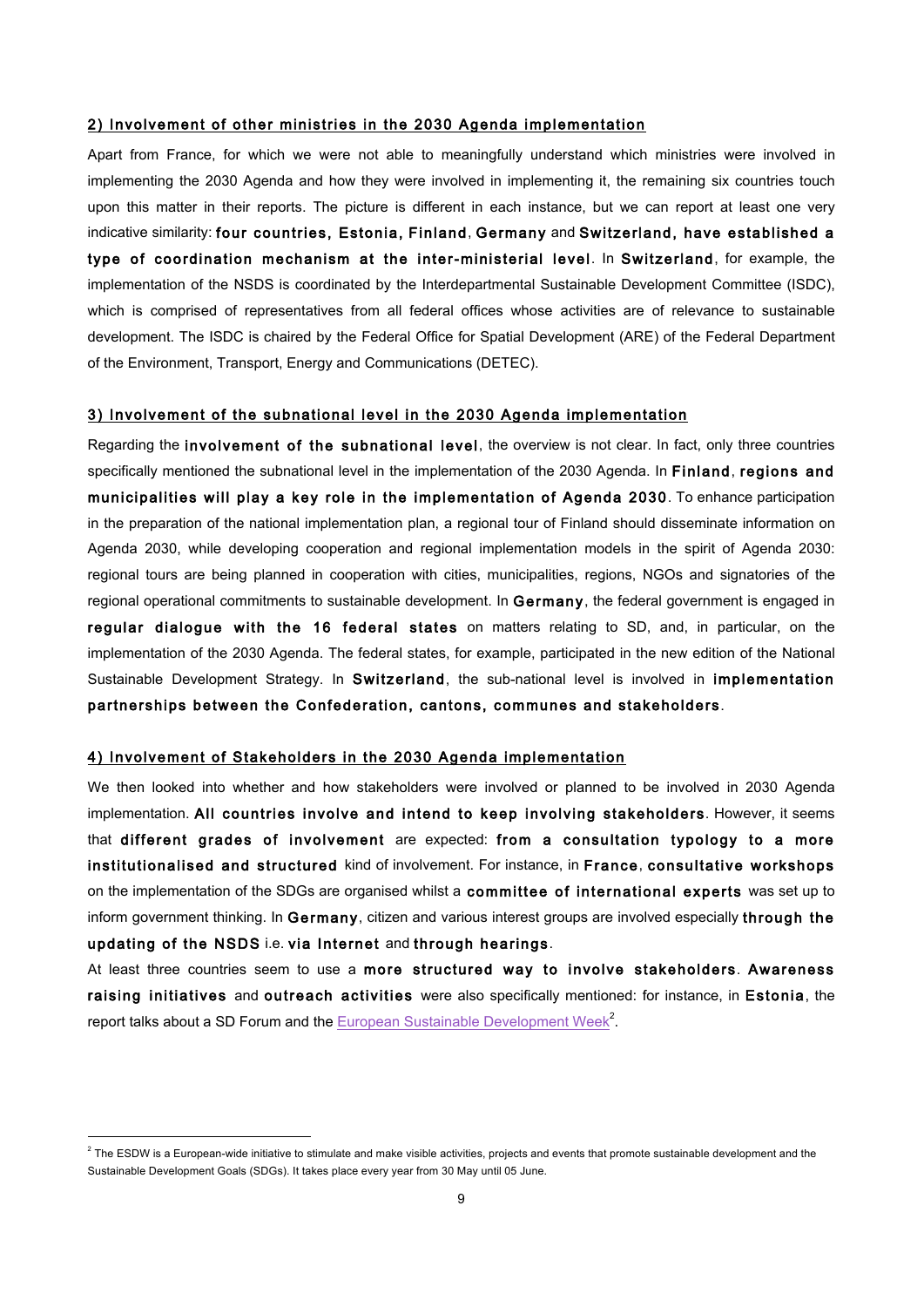### The European SD Week (ESDW): SD activities linked to the SDGs

The European Sustainable Development Week (ESDW) is an initiative to facilitate the organization of activities that promote sustainable development and make these efforts visible on a common platform. The ESDW contributes to the 2030 Agenda and its 17 SDGs by promoting the organisation of bottom-up activities that have a thematic link to, and support, the SDGs. As such, the ESDW aims to raise awareness for the 2030 Agenda in Europe and calls upon local stakeholders to actively engage with sustainable development, in general, and the SDGs, in particular.

In 2015, during the first ESDW with a total of 4,116 activities in 29 European countries were organized. In its second year running, the ESDW 2016 achieved 4,212 activities in 38 countries. The ESDW will also take place in 2017, once again from 30 May-5 June.

The types of organisers of activities during the ESDW website were: businesses, civil society organisations, educational institutions, European institutions, individual citizens, museum/cultural institutions, research, local governments, regional governments, national governments, and other (for our purposes, we have excluded 'other' from the table below). Figure 1 below shows the distribution of different organisers of the ESDW activities. The most common types of organisers participating in the ESDW were local governments (621 activities), businesses (614), civil society organisations/NGOs (591), educational institutions (318), and regional governments (169) – national governments organized 140 activities. In 2015, the most common organisers were local governments (1,029), civil society organizations (989), businesses (608), education institutions (268), and national governments (161). This shows that local governments, with the addition of regional governments, continued to be one the main organisers of events of the ESDW.



All registered activities (ESDW and external websites): Organizer category (2016)

### Local and regional governments have, therefore, played a crucial role in the continuing realisation of the 2030 Agenda and the 17 Sustainable Development Goals in Europe.

 $\overline{a}$ 

 $3$  This table excludes the results that were marked 'other', as it provides non-telling statistical data.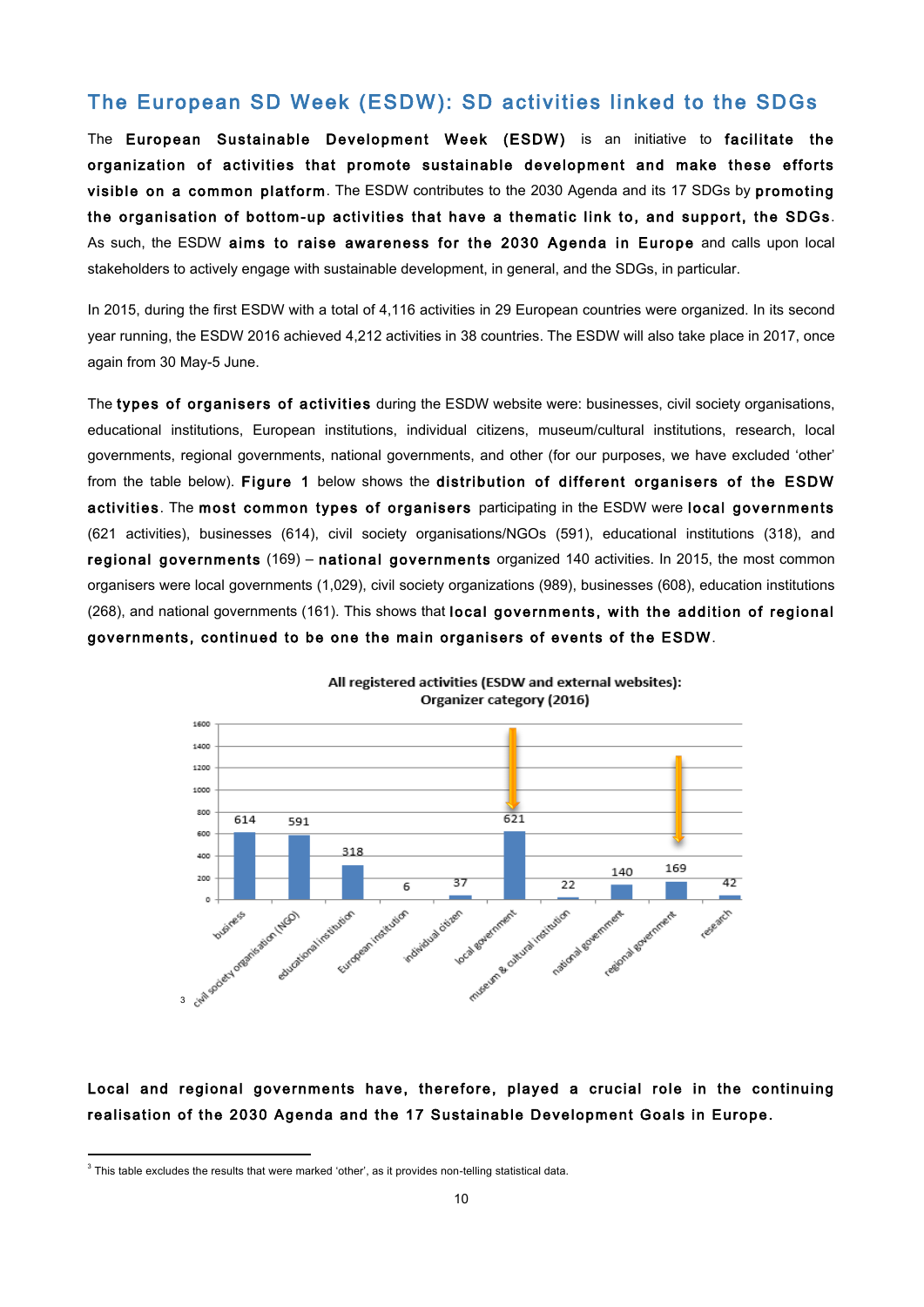ESDW activities were linked to the new global 2030 Agenda for Sustainable Development and its 17 Sustainable Development Goals. When registering an activity, up to 3 SDGs that this particular activity is contributing to could be selected. Figure 2 below shows the number of activities linked to the individual SDGs: Activities were linked most frequently to SDG 12 'responsible consumption and production' (1,468 activities); SDG 2 'zero hunger' (866)'; SDG 15 ' life on land' (745); SDG 13 'climate action' (661); SDG 7 'affordable and clean energy' (614); and SDG 11 'sustainable cities and communities' (557).



### Regional and local activities in the context of the 2030 Agenda and SDGs

With the intention to offer the participants of the ESDN Conference 2016 important background information, this chapter offers a brief summary of the regional activities that will be presented at the conference during session 3. Session 3, through an activity called 'ConverStations' will present an opportunity for all participants to learn, in detail, about sub-national activities in the context of the 2030 Agenda for SD and the SDGs.

The ConverStation process is an innovative format that enables a small group of 8-10 participants to attend 3 casestudy presentations from a choice of 8 and then to be involved in a discussion. Each ConverStation lasts 30 minutes. Eight ConverStations will run in parallel and for 3 rounds. Each participant has to make a choice on which 3 ConverStations she/he will attend. There will be an initial presentation of no more than 10-12 minutes in each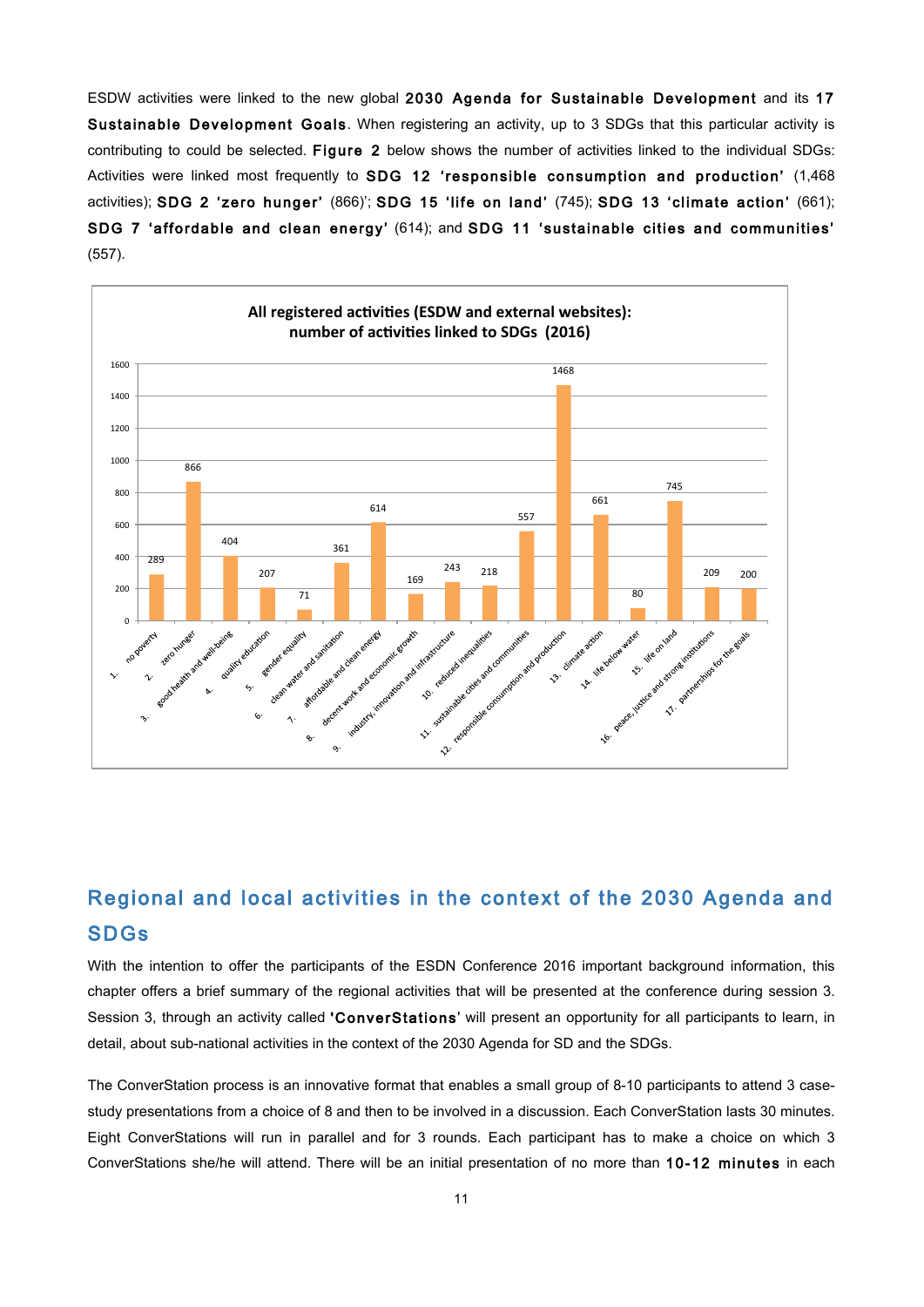ConverStation, followed by a 15-18 minutes discussion that will respond to the interests of the group. Please find below background information on seven of the ConverStation cases.

### (1) ACTIVITIES IN NORTH RHINE-WESTPHALIA TO IMPLEMENT THE 2030 AGENDA

The State Government of North Rhine-Westphalia (NRW), the largest German state in terms of population and GDP, adopted its first Sustainability Strategy: "Act now—working together towards sustainable development in NRW" in June 2016.

The strategy is the result of a close cooperation between all State Ministries, civil society, businesses, municipalities and scientific institutions. It actively addresses upcoming challenges and creates a viable framework for ecologically, economically and socially balanced politics.

The Sustainability Strategy serves as the framework for NRW's contribution to the implementation of the 2030 Agenda for Sustainable Development and the Sustainable Development Goals (SDGs).

The State Government has identified 19 fields of action, covering the three traditional dimensions of sustainability. For all fields of action, sustainability goals for 2030 and correspondent indicators are set. This set of 70 indicators will make it possible to continuously monitor and measure progress.

The next step is the implementation of the strategy. Instruments, such as a "sustainability check" for regional legal acts and programmes and an inter-ministerial coordination group, have been established to successfully put the strategy into practice.

The presentation will give an overview of NRW's Sustainability Strategy, describe the underlying political decision making process, as well as the key learnings from drafting the strategy.

### (2) THE 2030 AGENDA: TRANSFORMING CATALONIA, IMPROVING THE WORLD

Information will be provided at the Conference.

### (3) TRANSITIONING TO SDGS IN GIRONDE

#### Accountability as the key word in Gironde for the year 2016

The departemental council of Gironde (area of 1.5 million inhabitants) acts towards sustainable development since 1999, following up Rio 1992 and launching a volontary local agenda 21 in 2004. Since then, the Gironde pays attention at acting locally while thinking globally, placing its actions as contributions to answer international stakes. The departement is for instance engaged in a process of Social Responsibility of its organisation, or today, in the SDGs.

« SDGs are magic ! », the deputy head of the agenda 21 mission in Gironde said. Thinking of the accountability of the departement towards national and international engagements, making everyone aware of the SDGs has come to be the 1st step, working with the elected council of the departement, the administration and the agenda 21 departmental network. As an example, Vice presidents of the departmental council, administration directors and technicians have been involved to build the mandatory Report of Sustainable Development [mandatory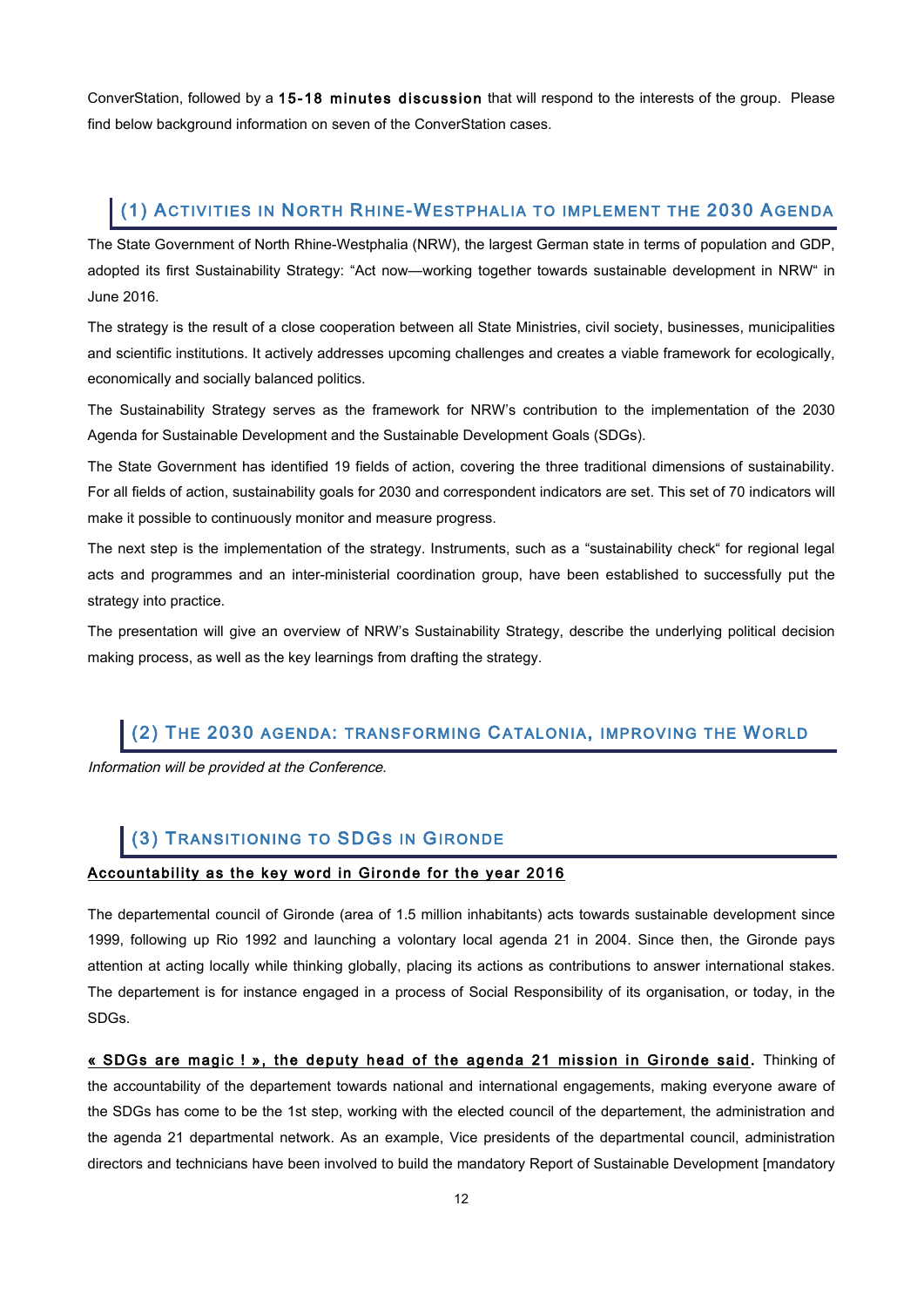in France for public authorities with more than 50 000 inhabitants]. How do main objectives and projects led by the Gironde contribute to the SDGs? Participative review of policies based on the SDGs revealed a quick comprehension of the 17 goals by the stakeholders.

Going further, how can the SDGs bring leverage for the transformation of public action? How to gauge the contribution of local actors in answering global stakes? How can the national level encourage futher action from the local level? Here are some questions we'll have a chance to explore together.

### (4) WELSH GOVERNMENT – LEGISLATING FOR SUSTAINABLE DEVELOPMENT

Since its establishment as a devolved Government within the UK in 1999, the Welsh Government has operated under a statutory sustainable development principle. In light of international learning, and their own experience over 16 years, the Welsh Parliament recently passed the Well-being of Future Generations (Wales) Act 2015. This sets an overarching legal framework for public bodies in Wales, including the Welsh Government itself, designed to maximise social, environmental, economic and cultural well-being. The Act also established the Future Generations Commissioner, Public Service Boards and Local Well-being Planning. The Act was accompanied by the Environment (Wales) Act 2016, which put the resilience of ecological systems for long term well-being as the principal aim of environmental policy. The paper will introduce the legislation, the intentions behind it, and their initial learning.

### (5) THE SD INITIATIVES IN TYROL

#### Background:

Focal point of this Conver Station is discussing SDG initiatives in Tyrol / Austria; Land Tyrol is trying to initiate and realize SDG activities in its province.

The Department Regional Development and Sustainable Strategy / Division Future Strategy and Sustainability is responsible for sustainability coordination, sustainability strategy as well as implementing SDG's in Tyrol. Working basis is a director's mandate to "check SDG implementation on state level".

The Governor of Tyrol (Austrian People's Party) is politically liable for future strategies. Concerning sustainability, Vice-Governor (The Green Party) is reliable. So far, there is no explicit political mandate to implement SDG's in Tyrol, but a benevolent feedback on current work was given.

#### Plans, Initiatives and Measures:

The Division Future Strategy and Sustainability is currently conducting a gap analysis / an inquiry on state level. The Departments of the Tyrolean State Government have been asked to convey their existing strategies, studies, reports and projects referring to SDG Goals as poverty, innovation, education, food, and so on. As a result existing activities in the Tyrolean State Government are shown and further projects and cooperations with other departments can be planned.

Another important issue for SDG implementation is the Tyrolean Sustainability Strategy "Future Living – Sustainable positioning of Tyrol" (2012) as well as the Tyrolean Sustainability Report "Sustainable Development in Tyrol" (2016). A political mandate exists to extend the Sustainability Strategy towards social sustainability as well as one to revise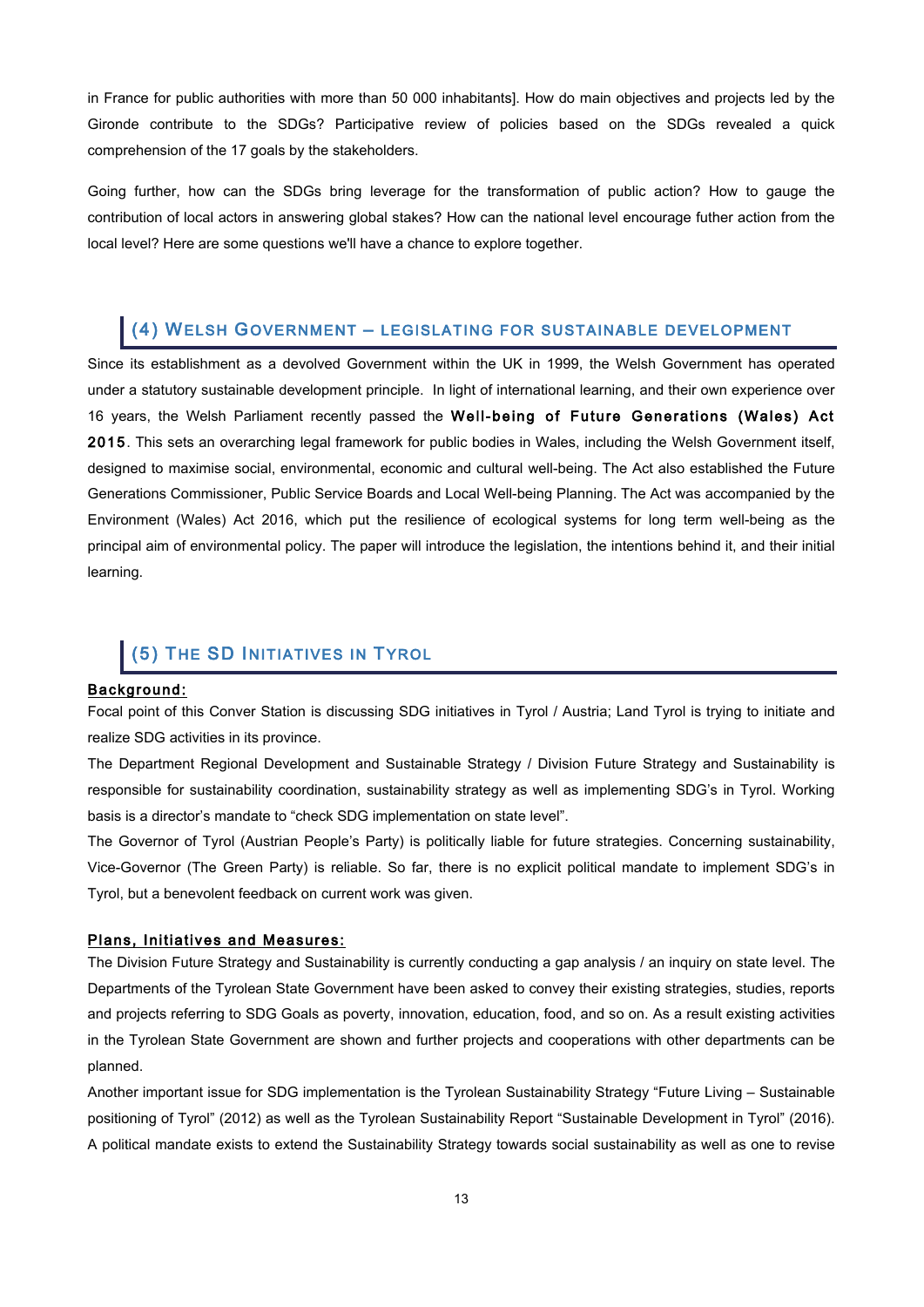the report and publish the next Sustainability Report in 2020. Both, strategy and report, will be combined with SDGs, as common topics as education, energy, climate change, work, innovation, integration, gender and so on are ideal for combining. Furthermore grants could be adapted, perhaps with yearly topics such as education, food, poverty, integration, and so on.

### (6) THE NEW WALLOON SD STRATEGY

In Belgium, the Federal State, the Communities and the Regions are on equal footing, but have a shared responsibility regarding the implementation of the 2030 SD Agenda and the SDGs, which takes into account their respective competencies.

In 2013, the Walloon Government adopted a decree that foresees the elaboration of a Walloon sustainable development strategy in every legislature. The second Walloon sustainable development strategy was adopted on July 7,2016 after a public consultation.

This second strategy aims to establish some paths of transition, and contributes to the implementation of the 2030 SD Agenda and the SDGs. It also aims at improving the social responsibility and the nature of the public services in Wallonia.

The strategy includes 4 chapters:

- The first chapter provides a long-term vision by 2050 around the following four axes: living in Wallonia, living in the world, living beyond 2050 and governance. It gives direction to all the Walloon actors to continue the transition to develop more sustainably in Wallonia.
- The second chapter consists of a diagnosis, describing the current situation in Wallonia using 40 indicators.
- The third chapter deals with short and mid-term objectives. Given the international agenda, the SDGs are used in this framework.

The fourth chapter includes a focused action plan, which complements other existing and future plans. It is comprised of 100 actions related to the shift in consumption and production patterns in food, energy and resources, as well as to cross-cutting tools, such as participative dynamics, information and awareness raising, education and research, social responsibility of private and public organisations, sustainable public procurement, and involvement of Wallonia at the international level.

The follow-up of the implementation of the strategy is ensured by the Sustainable development department that was set up in July 2012 under the General Secretariat of the Walloon Administration.

### (7) LOCALIZING THE SDGS: THE CASE OF THE BASQUE COUNTRY

One of the distinguishing characteristics of Agenda 2030 is its commitment to promoting the territorial dimension and to its adaptation at regional level. The role of sub-state governments (regional and local), multilevel governance, respecting the principle of subsidiarity, and the planning and implementing synergies at all government levels emerge as fundamental. The institutional architecture underpinning this global agenda shall, therefore, include the logic of multilevel government and the framework of accountabilities shared between the different levels of government.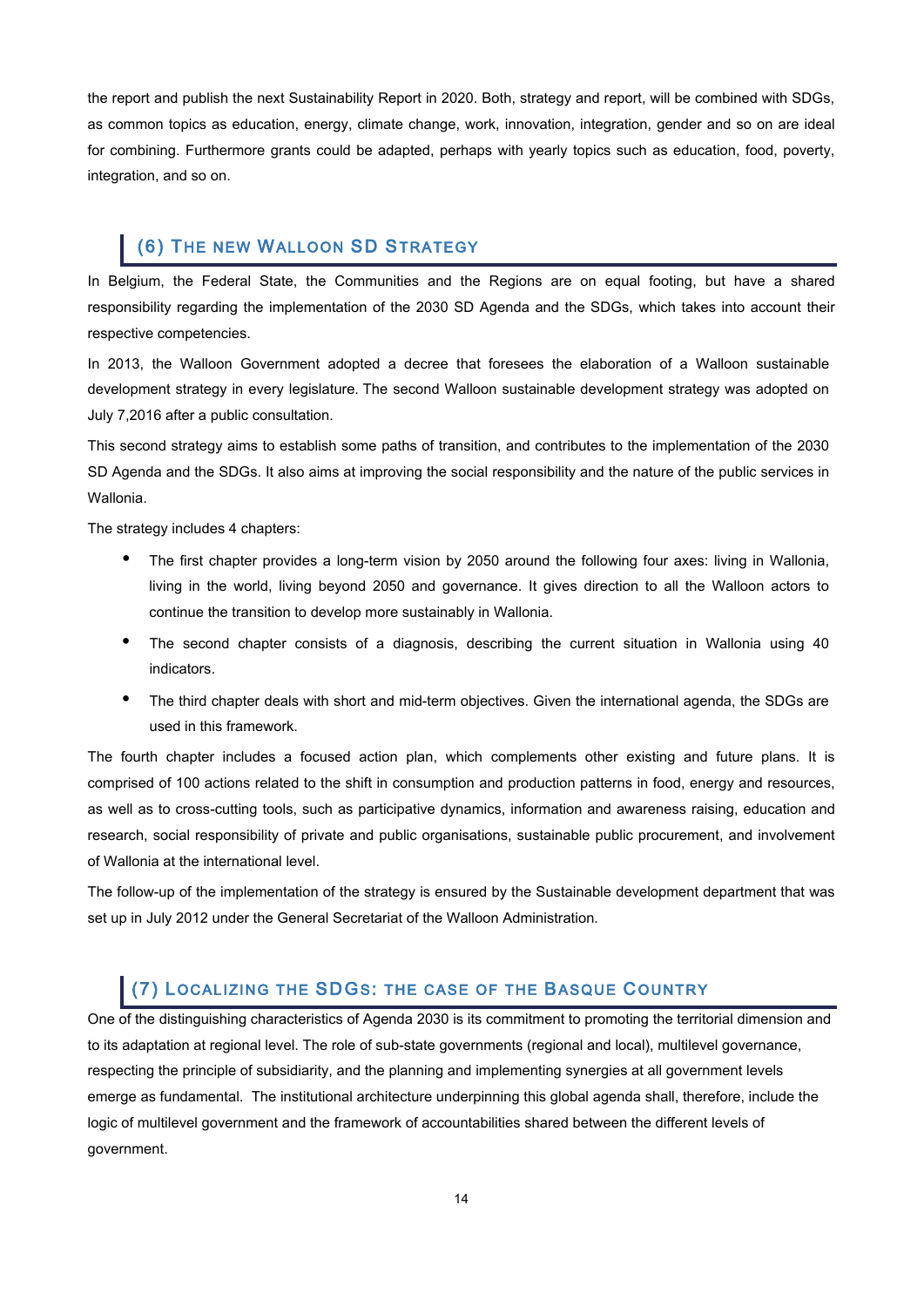The Basque Country wishes to be part of common international commitment reflected by the SDGs to improve the quality of life of its citizens and to show, yet again, that it is at the forefront of the challenges of the international agenda. It is therefore working on 4 lines of work that can facilitate the arrival of the SDGs at sub-state level:

- 1- Public opinion awareness-raising.
- 2- Bringing not only NGOs, but also the representatives of the different sectors of society (companies, education, health,...) into the debate.
- 3- Harmonisation of public policies with the SDGs.
- 4- Roadmap with specific compliance commitments and effective and solid mechanisms for their assessment.

The aim of the presentation will be to showcase the Basque Country's current position regarding the last two points above.

### (8) REGIONAL HUBS FOR SD STRATEGIES IN GERMANY: FOSTERING VERTICAL INTEGRATION AND A MULTI-STAKEHOLDER APPROACH

The German Bundestag is making 10 million euros available over a period of five years to establish four Regional Hubs for Sustainability Strategies (RENN). The German Council for Sustainable Development (RNE), a multi stakeholder body mandated by the Federal Government, developed the concept and is asked to implement the grant.

Networking civil society action on the sub-national and regional level adds a new governance feature to Germany's institutional architecture for sustainable development. It is part of the transformative governance agenda and improves the debate on sustainability strategies on all levels.

The aim of the regional hubs is to link up the sustainability initiatives at federal, Länder and municipal level supraregionally and thus drive vertical integration. A further aim of the network hubs is to establish new forms and fora for sustainable development actors from civil society, academia, the private sector, and local authorities to exchange views and develop cooperation.

The German Council for Sustainable Development after consulting with the Länder authorities has selected appropriate institutions, helped to get the hubs up and running, and will be advancing the work of the hubs.

The four RENNs currently resort to a network comprising 18 partners from 15 Länder. They (1) connect actors, (2) assist in the sharing and exchange of ideas, innovation strategies and projects, (3) provide impetus for social transformation and (4) promote the flow of information between sustainable development actors at municipal, Länder and federal level. Each individual RENN sets its own thematic focal points.

The German Council for Sustainable Development hosts the coordination centre. The Council provides service to the four hubs, organizes collective action and PR. The coordination centre also advances the nationwide impact of the project and evaluates – at the request of the grant provider – how the work at the four RENNs is progressing.